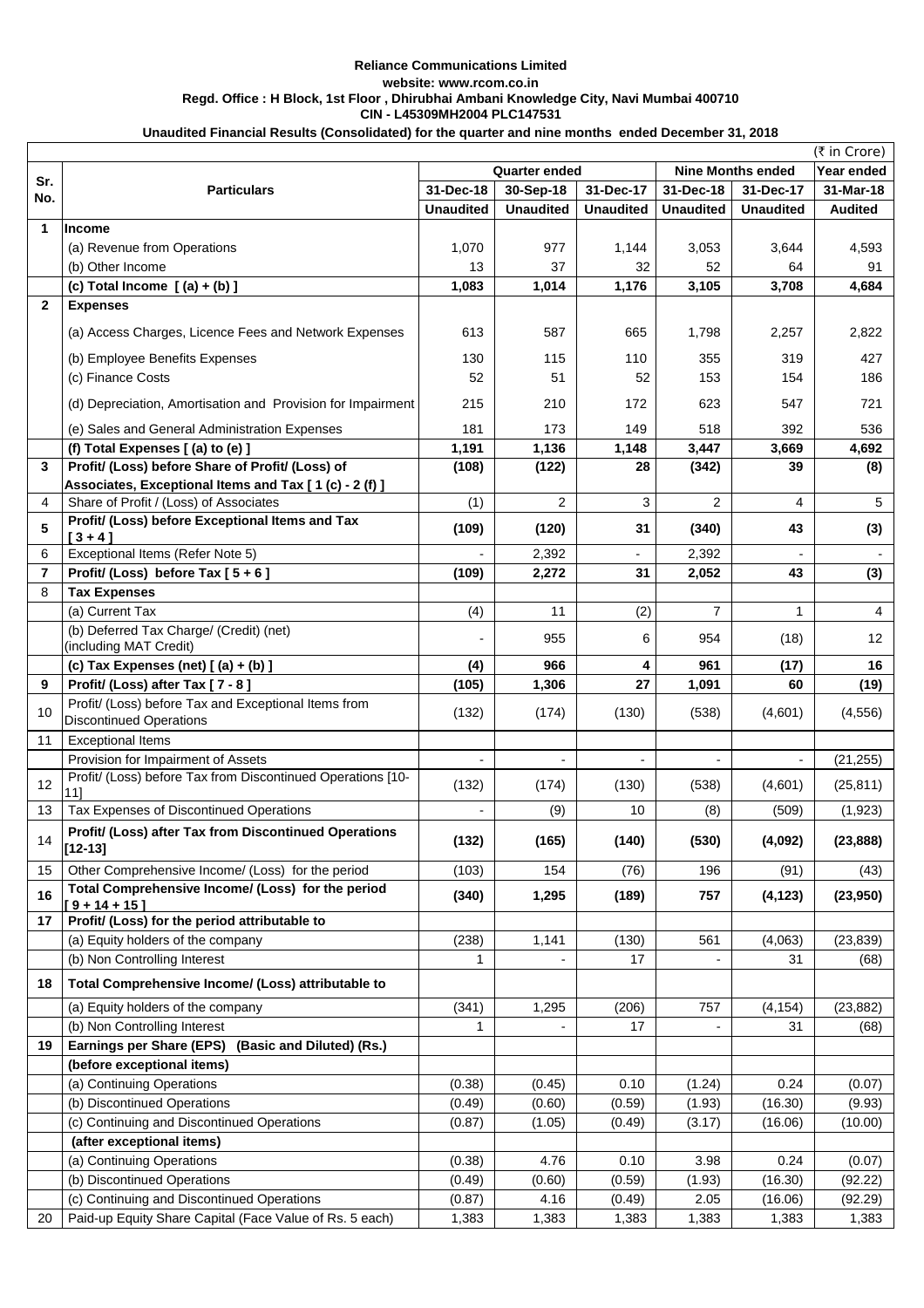|                                                        | $($ ₹ in Crore)<br>Segment wise Revenue, Results, Segment Assets and Segment Liabilities |                  |                      |                  |                          |                  |                |  |
|--------------------------------------------------------|------------------------------------------------------------------------------------------|------------------|----------------------|------------------|--------------------------|------------------|----------------|--|
| Sr.<br>No.<br>1<br>$\overline{2}$<br>$\mathbf{3}$<br>4 | <b>Particulars</b>                                                                       |                  | <b>Quarter ended</b> |                  | <b>Nine Months ended</b> |                  | Year ended     |  |
|                                                        |                                                                                          | 31-Dec-18        | 30-Sep-18            | 31-Dec-17        | 31-Dec-18                | 31-Dec-17        | 31-Mar-18      |  |
|                                                        |                                                                                          | <b>Unaudited</b> | <b>Unaudited</b>     | <b>Unaudited</b> | <b>Unaudited</b>         | <b>Unaudited</b> | <b>Audited</b> |  |
|                                                        | <b>Segment Revenue</b>                                                                   |                  |                      |                  |                          |                  |                |  |
|                                                        | (a) India Operation                                                                      | 415              | 436                  | 596              | 1,333                    | 2,078            | 2,534          |  |
|                                                        | (b) Global Operation                                                                     | 779              | 661                  | 709              | 2,070                    | 2,229            | 2,933          |  |
|                                                        | (c) Total $[ (a) + (b) ]$                                                                | 1,194            | 1,097                | 1,305            | 3,403                    | 4,307            | 5,467          |  |
|                                                        | (d) Less: Inter segment revenue                                                          | (111)            | (83)                 | (129)            | (298)                    | (599)            | (783)          |  |
|                                                        | (e) Income from Operations [(c) - (d) ]                                                  | 1,083            | 1,014                | 1,176            | 3,105                    | 3,708            | 4,684          |  |
|                                                        | <b>Segment Results</b>                                                                   |                  |                      |                  |                          |                  |                |  |
|                                                        | Profit / (Loss) before Tax and Finance Cost from each<br>segment                         |                  |                      |                  |                          |                  |                |  |
|                                                        | (a) India Operation                                                                      | (49)             | (41)                 | 60               | (127)                    | 241              | 220            |  |
|                                                        | (b) Global Operation                                                                     | (7)              | (30)                 | 20               | (62)                     | (48)             | (42)           |  |
|                                                        | (c) Total $[ (a) + (b) ]$                                                                | (56)             | (71)                 | 80               | (189)                    | 193              | 178            |  |
|                                                        | (d) Less: Finance Costs (net)                                                            | 52               | 51                   | 52               | 153                      | 154              | 186            |  |
|                                                        | (e) Add: Exceptional Items                                                               |                  | 2,392                | -                | 2,392                    |                  |                |  |
|                                                        | Total Profit before Tax and share in Profit / (Loss) of<br><b>Associates</b>             | (108)            | 2,270                | 28               | 2,050                    | 39               | (8)            |  |
|                                                        | Total Profit/ (Loss) before Tax from Discontinued<br><b>Operations</b>                   | (132)            | (174)                | (130)            | (538)                    | (4,601)          | (25, 811)      |  |
|                                                        | <b>Segment Assets</b>                                                                    |                  |                      |                  |                          |                  |                |  |
|                                                        | (a) India Operation                                                                      | 54,893           | 55,174               | 86,136           | 54,893                   | 86,136           | 60,827         |  |
|                                                        | (b) Global Operation                                                                     | 12,257           | 12,655               | 11,759           | 12,257                   | 11,759           | 11,645         |  |
|                                                        | (c) Others/ Unallocable (net of Eliminations)                                            | 10,326           | 9,994                | 2,935            | 10,326                   | 2,935            | 2,106          |  |
|                                                        | (d) Total $[$ (a) to $(c)$ $]$                                                           | 77,476           | 77,823               | 1,00,830         | 77,476                   | 1,00,830         | 74,578         |  |
|                                                        | <b>Segment Liabilities</b>                                                               |                  |                      |                  |                          |                  |                |  |
|                                                        | (a) India Operation                                                                      | 20,262           | 20,301               | 20,025           | 20,262                   | 20,025           | 17,734         |  |
|                                                        | (b) Global Operation                                                                     | 6,934            | 6,722                | 6,240            | 6,934                    | 6,240            | 6,291          |  |
|                                                        | (c) Others/ Unallocable (net of Eliminations)                                            | (1, 359)         | (1,286)              | 2,363            | (1, 359)                 | 2,363            | 203            |  |
|                                                        | (d) Total $[$ (a) to (c) $]$                                                             | 25,837           | 25,737               | 28,628           | 25,837                   | 28,628           | 24,228         |  |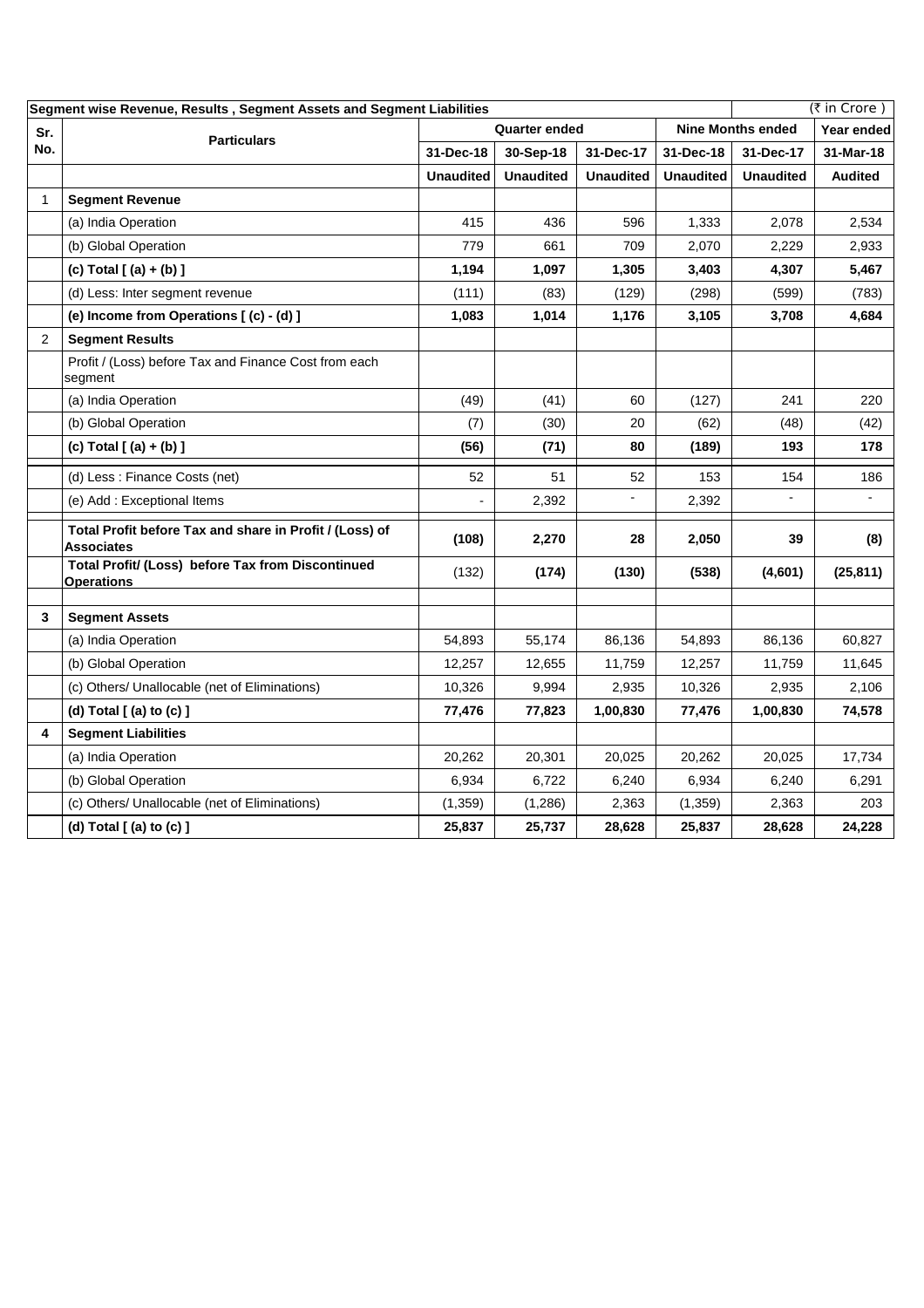## **Notes**

- 1. Figures of the previous period have been regrouped and reclassified, wherever required.
- 2. Pursuant to strategic transformation programme, as a part of Monetization and Resolution Plan of the Company under implementation, the Company and its subsidiary companies; Reliance Telecom Limited (RTL) and Reliance Infratel Limited (RITL), with the permission of and on the basis of suggestions of the Lenders, had for monetization of some specified Assets, entered into definitive binding agreements with Reliance Jio Infocomm Limited (RJio) on December 28, 2017 for sale of Wireless Spectrum, Towers, Fiber and Media Convergence Nodes (MCNs) ["Identified Assets]. The validity of the said definitive binding agreements has been extended up to June 28, 2019. Further, the Company has also entered into a definitive binding agreement with Pantel Technologies Private Limited and Veecon Media and Television Limited for sale of its subsidiary company having DTH Business. The Company and its said subsidiaries expect to close these transactions in a phased manner. In the meanwhile, Hon'ble National Company Law Tribunal (NCLT), Mumbai had, overruling the objections of the Company as also its lenders represented by State Bank of India, the lead member, vide its order dated May 15, 2018 admitted applications filed by an operational creditor for its claims against the Company and its subsidiaries; RTL and RITL and thereby admitted the companies to resolution process under the Insolvency and Bankruptcy Code, 2016 (IBC). As a consequence, Interim Resolution Professionals (IRPs) were appointed vide NCLT orders dated May 18, 2018. The Company along with the support of the lenders filed an appeal with National Company Law Appellate Tribunal (NCLAT) challenging the said order of the NCLT and the Hon'ble NCLAT, vide its order dated May 30, 2018, has on the basis of a settlement between the Company and the operational creditor stayed the order passed by the NCLT and allowed the management to function. The Company also filed a writ Petition before the Hon'ble Supreme Court to release the Company from the Corporate Insolvency Resolution Process (CIRP). In an interim order in the said writ Petition, which is pending, the Supreme Court, vide its order dated August 3, 2018, has permitted the Company to proceed with the sale of the Identified Assets. On account of delay in completing the sale of certain spectrum not forming part of the Identified Assets, the Company applied to the Supreme Court seeking extension of time for making payment of the settlement amount to the operational creditor. The Supreme Court vide its order dated October 23, 2018 has allowed the Company to pay dues to the operational creditor on or before December 15, 2018 together with interest at the rate of 12% per annum from October 1, 2018. Accounting effect of the same will be accounted on final settlement. Pending payment, the Operational Creditor has filed a contempt petition before the Supreme Court. Further, the petition filed by the minority shareholders holding 4.26% stake in RITL, before the NCLT under Section 230 of the Companies Act, 2013 (Section 397-398 of the Companies Act, 1956), stood dismissed as withdrawn vide NCLT order dated July 3, 2018. Consequently, the interim stay granted by the NCLT on the implementation of the resolution approving the sale of the assets of RITL no more survives. RITL Minority Shareholders have filed a contempt petition in relation to non payment of settlement amount within stipulated time. The Company is confident that it will fulfill its commitments in respect of settlements with the operational creditor and the minority shareholders as well as finalise and implement a suitable comprehensive Monetisation and Resolution Plan (MRP), also incorporating strategic transformation programme. On finalisation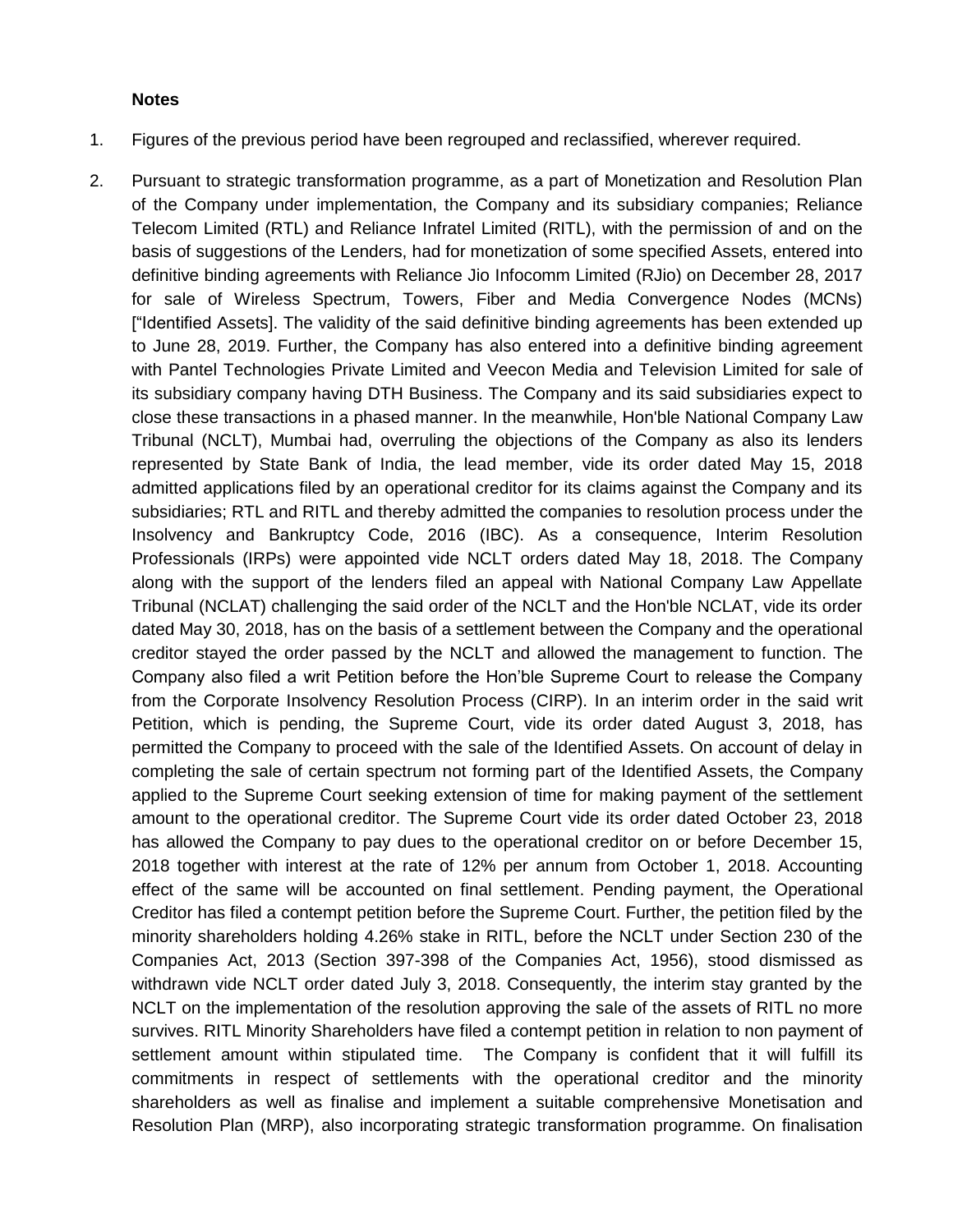and implementation of the MRP, the Company will carry out a comprehensive impairment review of its fixed assets, investments and other assets. Considering these developments, the financial results continue to be prepared on going concern basis. This matter has been referred to by the Auditors in their Limited Review Report.

3. The assets pertaining to discontinued operations referred to in Note 2 above, along with liabilities have been classified as assets held for sale and disclosed separately as discontinued operations in line with Ind AS 105 "Non-current Assets Held for Sale and Discontinued Operations". Assets held for sale are recorded at lower of carrying amount and fair value less cost as per Ind AS 105.

| <b>Particulars</b>   |           | <b>Quarter ended</b> |           | <b>Nine Months ended</b> | Year<br>ended |           |
|----------------------|-----------|----------------------|-----------|--------------------------|---------------|-----------|
|                      | 31-Dec-18 | 30-Sep-18            | 31-Dec-17 | 31-Dec-18                | 31-Dec-17     | 31-Mar-18 |
|                      | Unaudited | Unaudited            | Unaudited | Unaudited                | Unaudited     | Audited   |
| <b>Total Income</b>  | 536       | 563                  | 890       | 1,619                    | 4,616         | 4,799     |
| Profit/<br>(Loss)    | (132)     | (174)                | (130)     | (538)                    | (4,601)       | (25, 811) |
| before tax           |           |                      |           |                          |               |           |
| Profit/ (Loss) after | (132)     | (165)                | (140)     | (530)                    | (4,092)       | (23, 888) |
| tax                  |           |                      |           |                          |               |           |

 $(\bar{\tau}$  in Crore)

The financial result of discontinued operations is as under:

4. Considering all factors including admission of the companies to debt resolution process under the IBC and the Company's MRP submitted to the lenders, for overall debt resolution including interest and fixation of exchange rate for determining the foreign currency loans, the Company and its subsidiary companies, with a view to reflecting fairly the position for the purpose of presentation in respect of the Company's obligation for interest and the principal rupee amount in respect of foreign currency denominated loans, without implying in any way that the terms of lending by the banks, bond holders, debenture holders and other lenders are altered, has not provided interest of  $\bar{\tau}$  1,091 crore and  $\bar{\tau}$  3,206 crore for the quarter and nine months ended December 31, 2018 respectively and foreign exchange variance including amortization of Foreign Currency Monetary Items Translation Difference Account (FCMITDA) aggregating to ₹ 474 crore gain and ₹ 1,287 crore loss for the quarter and nine months ended December 31, 2018 respectively. Had the Company provided Interest and foreign exchange variance, the Loss would have been higher by  $\bar{\xi}$  617 crore and  $\bar{\xi}$  4,493 crore for the quarter and nine months ended December 31, 2018 respectively. The Auditors had drawn qualification in their audit report for the financial year ended March 31, 2018 for non provision of interest of  $\bar{\tau}$  3,609 crore. Further, the Auditors have drawn qualification for non provision of interest and foreign exchange variations in their Limited Review Report for the quarter and nine months period ended December 31, 2018. However, pending final approval of the MRP and considering all the facts and circumstances, the likely impact on the Company's financial position is not ascertainable at this stage.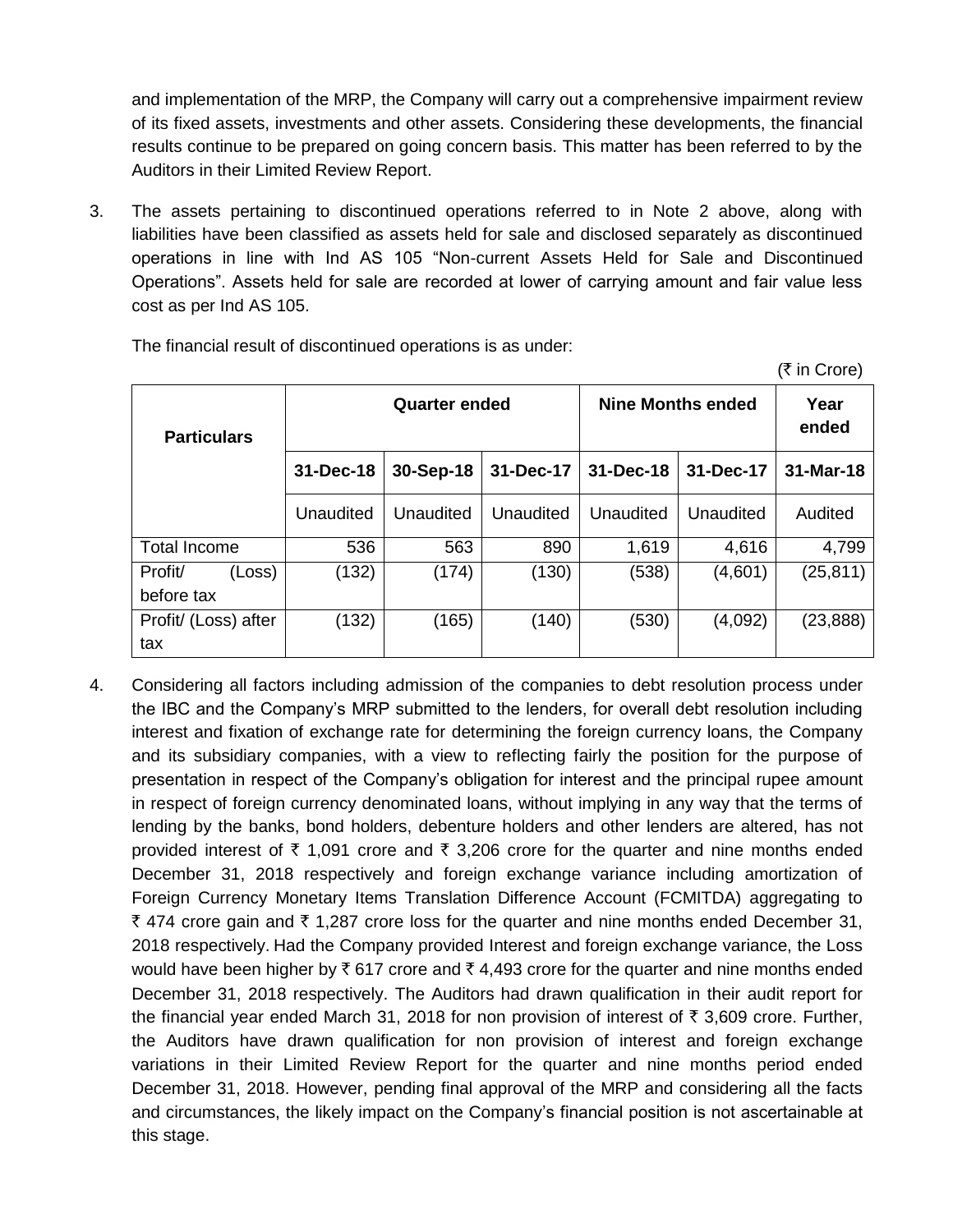- 5. During the previous quarter ended September 30, 2018, assets and liabilities pertaining to Reliance Realty Limited (RRL) have been derecognized and Investment by the Company in RRL has been accounted at fair value as per Ind AS 109, "Financial Instruments" pursuant to amendment to the articles of association and control of RRL conferred on ADA Group, has been represented as Exceptional Items. Impact on profitability net of tax was  $\bar{\tau}$  1,430 crore. Hence the figures for the three months and nine months ended December 31, 2018 are not comparable with the previous corresponding period.
- 6. In GCX Limited, an overseas subsidiary of the Company, the current liabilities exceed current assets by USD 324 mn pursuant to bond falling due for repayment amounting to USD 350 mn in the month of August 2019. The subsidiary company is presently exploring various funding options in this regard and considering the same, accounts have been prepared on going concern basis. This matter has been referred to by the Auditors in their Limited Review Report.
- 7. The listed Redeemable Non Convertible Debentures (NCDs) of the Company aggregating to  $\overline{\xi}$  3,750 crore as on December 31, 2018 are secured by way of first pari passu charge on the whole of the movable properties, plant and equipment and Capital Work in Progress, both present and future, including all insurance contracts relating thereto of the Borrower Group; comprising of the Company and its subsidiary companies namely; Reliance Telecom Limited (RTL), Reliance Infratel Limited (RITL) and Reliance Communications Infrastructure Limited (RCIL). Out of the above, in case of NCDs of  $\bar{\tau}$  750 crore, the Company has also assigned Telecom Licenses, by execution of Tripartite Agreements with Department of Telecommunications (DoT). The asset cover in case of these NCDs exceeds 100% of the principal amount of the said NCDs.
- 8. The Company is operating with India Operations, Global Operations and Others/ Unallocated segments. Accordingly, segment-wise information has been given. This is in line with the requirement of Ind AS 108 "Operating Segments".

 $(\bar{\tau}$  in Crore)

|                     | $\sqrt{2}$ |           |                      |           |                   |                  |                |  |
|---------------------|------------|-----------|----------------------|-----------|-------------------|------------------|----------------|--|
| <b>Particulars</b>  |            |           | <b>Quarter ended</b> |           | Nine months ended | Year             |                |  |
|                     |            |           |                      |           |                   |                  | ended          |  |
|                     |            | 31-Dec-18 | 30-Sept-18           | 31-Dec-17 | 31-Dec-18         | 31-Dec-17        | 31-Mar-18      |  |
|                     |            |           | <b>Unaudited</b>     |           |                   | <b>Unaudited</b> | <b>Audited</b> |  |
| <b>Total Income</b> |            | 341       | 359                  | 497       | 1,104             | 1,824            | 2,231          |  |
| Profit/             | (Loss)     | (78)      | 8,886                | 49        | 8,767             | 89               | 64             |  |
| before tax          |            |           |                      |           |                   |                  |                |  |
| Profit/             | (Loss)     | (58)      | (91)                 | (192)     | (250)             | (3,682)          | (9,933)        |  |
| before tax from     |            |           |                      |           |                   |                  |                |  |
| <b>Discontinued</b> |            |           |                      |           |                   |                  |                |  |
| Operations          |            |           |                      |           |                   |                  |                |  |
| Total               |            | (136)     | 6,707                | (144)     | 6,429             | (2,984)          | (9,867)        |  |
| Comprehensive       |            |           |                      |           |                   |                  |                |  |
| Income              |            |           |                      |           |                   |                  |                |  |

9. Additional information on standalone basis is as follows: